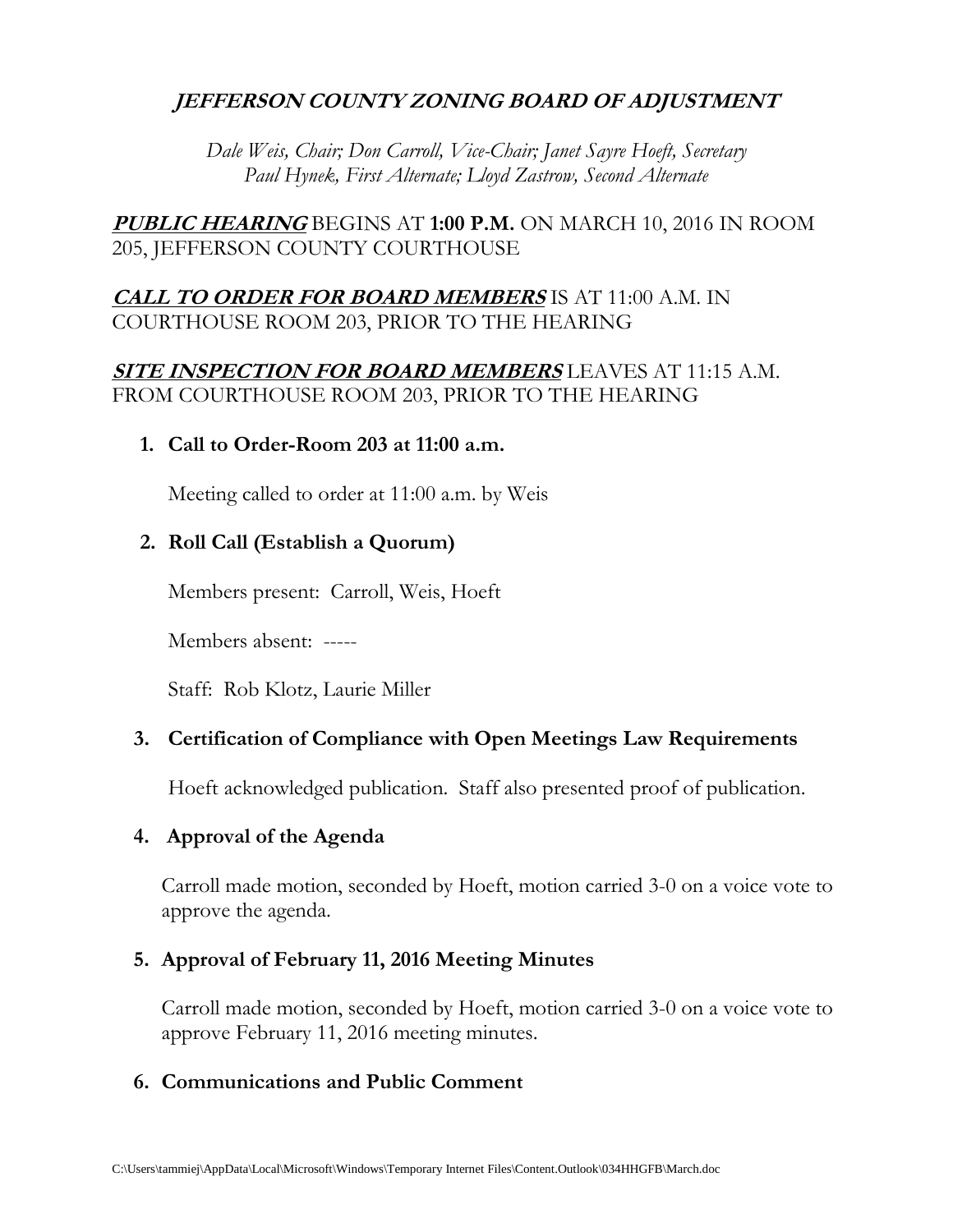Klotz informed the Board that we have hired Michelle's replacement, and he will probably start in June.

Klotz also noted that a meeting with Blair Ward, Corporation Counsel, regarding closed meetings, will be on a future agenda.

 **7. Site Inspections – Beginning at 11:15 a.m. and Leaving from Room 203** V1582-16 – John Kane, **N6640 County Road E,** Town of Concord

## **8. Public Hearing – Beginning at 1:00 p.m. in Room 205**

Meeting called to order at 1:00 p.m. by Weis

Members present: Carroll, Hoeft, Weis

Members absent: ------

Staff: Rob Klotz, Laurie Miller

# **9. Explanation of Hearing Process by Board of Adjustment Chair**

The following was read into the record by Hoeft:

# **NOTICE OF PUBLIC HEARING JEFFERSON COUNTY ZONING BOARD OF ADJUSTMENT**

**NOTICE IS HEREBY GIVEN** that the Jefferson County Zoning Board of Adjustment will conduct a public hearing at 1:00 p.m. on Thursday, March 10, 2016 in Room 205 of the Jefferson County Courthouse, Jefferson, Wisconsin. The matter to be heard is an application for variance from terms of the Jefferson County Zoning Ordinance. No variance may be granted which would have the effect of allowing in any district a use not permitted in that district. No variance may be granted which would have the effect of allowing a use of land or property which would violate state laws or administrative rules. Subject to the above limitations, variances may be granted where strict enforcement of the terms of the ordinance results in an unnecessary hardship and where a variance in the standards will allow the spirit of the ordinance to be observed, substantial justice to be accomplished and the public interest not violated. Based upon the findings of fact, the Board of Adjustment must conclude that: 1) Unnecessary hardship is present in that a literal enforcement of the terms of the ordinance would unreasonably prevent the owner from using the property for a permitted purpose or would render conformity with such restrictions unnecessarily burdensome; 2) The hardship is due to unique physical limitations of the property rather than circumstances of the applicant; 3) The variance will not be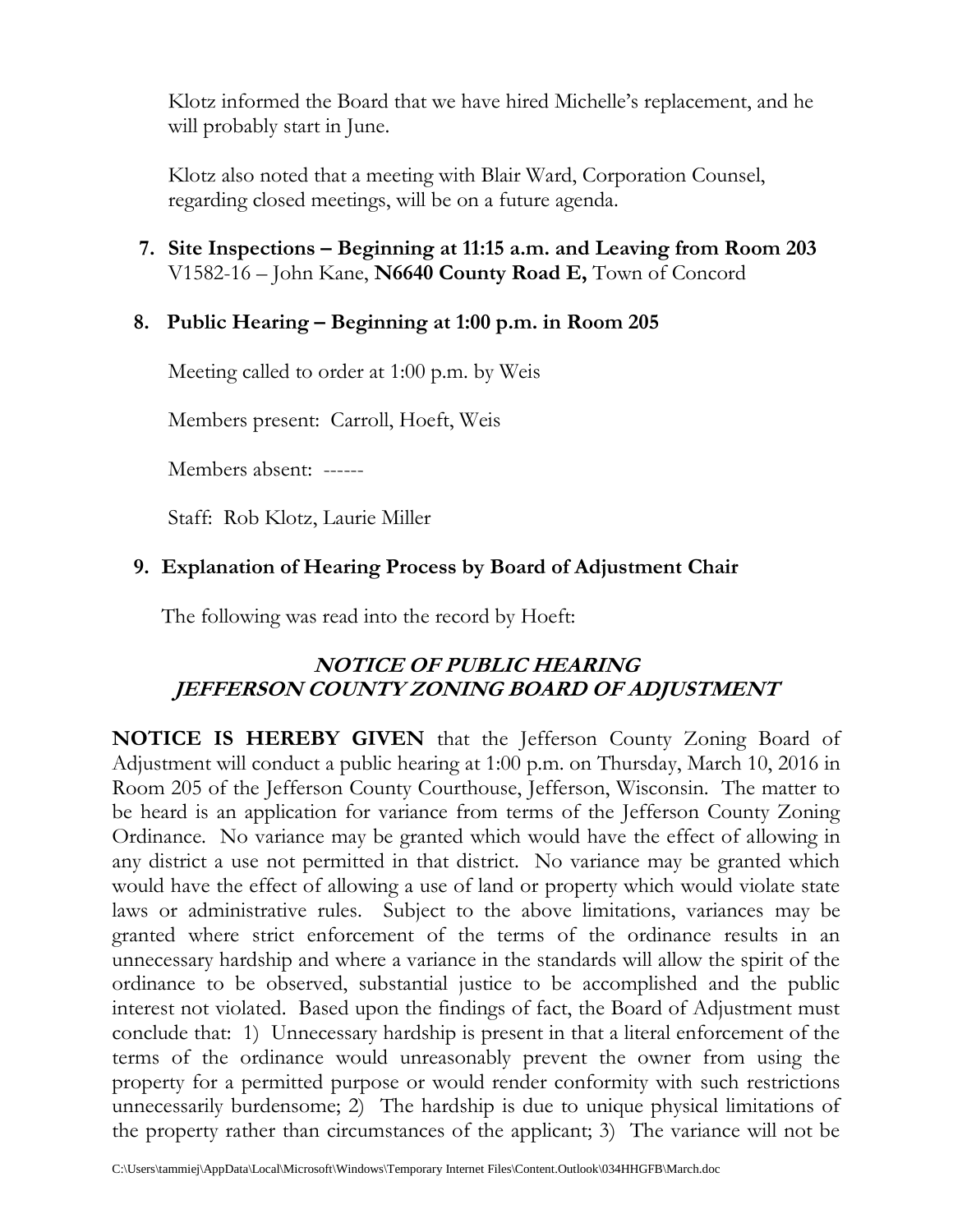contrary to the public interest as expressed by the purpose and intent of the zoning ordinance. **PETITIONERS, OR THEIR REPRESENTATIVES, SHALL BE PRESENT.** There may be site inspections prior to public hearing which any interested parties may attend; discussion and possible action shall be occur after public hearing on the following:

**V1582-16 – John Kane:** Variance from Sec. 11.09(a)2 and 11.09(c) of the Jefferson County Zoning Ordinance to exceed structural repairs and alterations of 50% of the structural members of the existing agricultural structure for an existing use. This may also be considered over 50% footprint expansion. The site is on PIN 006-0716-0931- 001 (17.984 Acres) in the Town of Concord, in an A-1, Agricultural zone at N6640 County Road E.

Tom Cullin, 381 Model Road, Cuba City, presented the petition. He stated that the building was for keeping the animals under the roof.

Weis asked if this is permanent housing for the animals. The petitioner stated that the animals are there for a short time, and then are shipped out. Weis asked how long the animals are there. The petitioner stated it was for short periods of time, maybe 3-4 days up to a week. Weis asked how many workers there were. The petitioner stated he did not know. Weis asked how many head were there at any given time. The petitioner stated it could vary from one week to the next. It could be anywhere from 50-150. There are very few cattle coming in and out. About 95% are sheep and goats.

Lloyd Zastrow, neighbor, noted that this has been in operation since the 1960s. He is doing a major remodeling project and adding a roof over the pen area which is concrete that is already there. He won't be adding any new land area, and this will be an improvement to the area. There is no increase in the volume relating to the number of animals. It's just making it nicer for the animals and the people working there. There is no change in water movement which Zastrow further explained.

Lloyd Zastrow, Town Supervisor, also noted the town approved the petition. Weis also noted that there was a decision in the file with no objection.

There were no comments or questions in opposition of the petition. The petitioner noted that he had pictures of the site. Hoeft stated that they were out to the site.

Klotz gave staff report. He noted that we have relied on the town to verify that this has been in continued use since the 1960s and can continue. He stated that they are putting a roof over the existing concrete slab. He didn't feel this was a footprint extension. There are 2 alleyways between the two buildings so it is a structure in itself. The roof structure is over the 50% of the structural members, but it not closer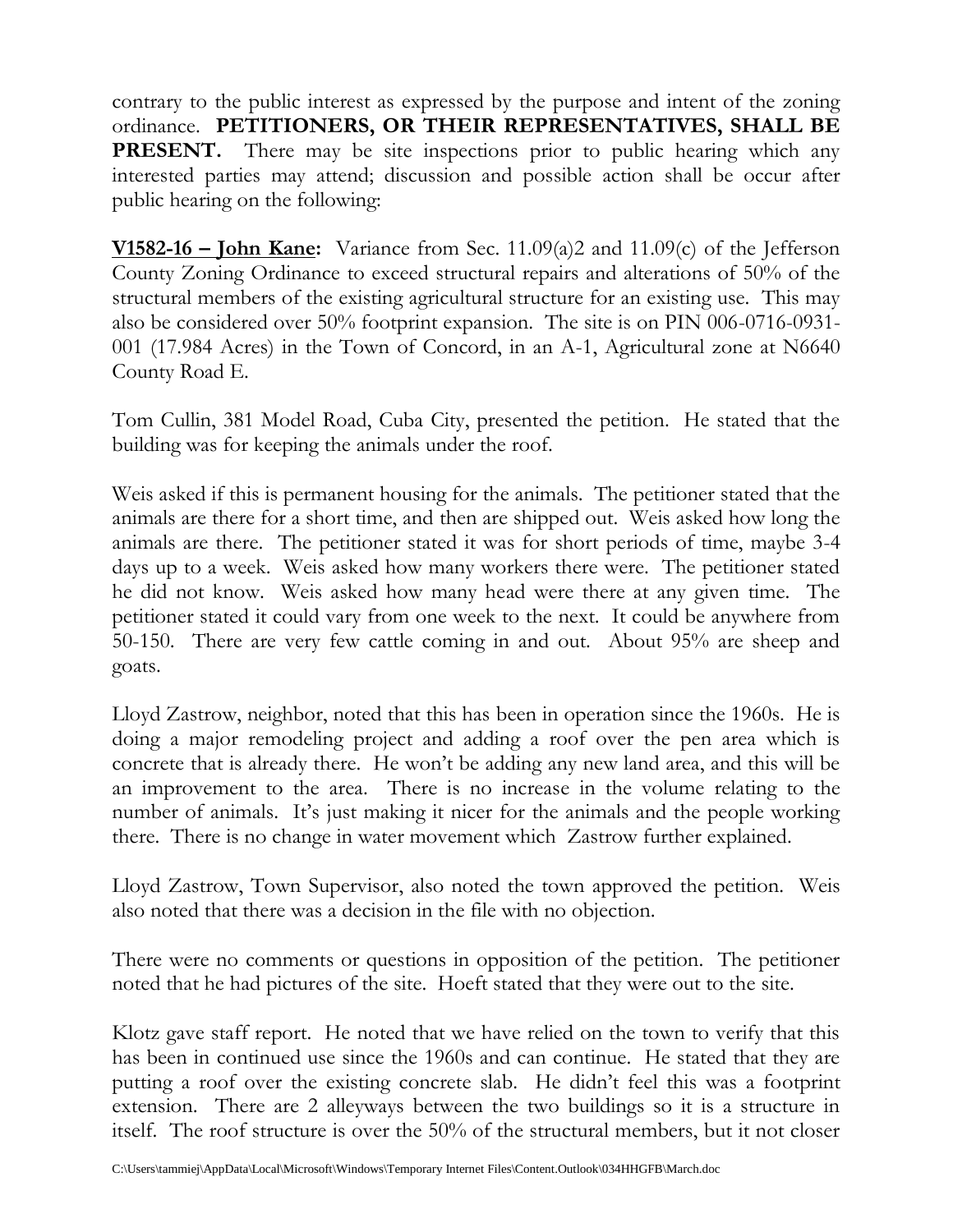to the road. The building line is not changing. It does exceed 50% of the structural members, but not the footprint. The buildings are set back at 51' from the road, and 30' from the ROW.

Weis questioned the petitioner on the 3 criteria needed for variance approval. The petitioner stated that it was hard to use the facility without the roof for the animals and the workers. The existing building roof was bad and needed to be replaced. The buildings could not be moved anywhere else on the property because of the slope.

Klotz commented on the hardships seen on the property. The buildings are so close together and used together. The hardship is how it was laid out before the ordinance. The cement slab exists there, and the buildings exist.

Carroll questioned the existing building setbacks. Klotz stated it was 30' to the ROW and 51' from the road. Carroll questioned the last time this property was functional or used. The petitioner stated that is has always been used. Klotz further explained.

Zastrow explained that it's a gathering spot, and further explained. Carroll asked about the 50% structural modifications, and not 50% of the footprint. Klotz stated that it's a 63'x114' roof just covering the concrete. The petitioner stated that the roof would be trimmed to line up with the buildings.

## **10. Discussion and Possible Action on Above Petitions (See following pages & files.)**

# **11. Adjourn**

Hoeft made motion, seconded by Carroll, motion carried 3-0 on a voice vote to adjourn  $\omega$  1:37 p.m.

**If you have questions regarding these variances, please contact the Zoning Department at 920-674-7113 or 920-674-8638. Variance files referenced on this hearing notice may be viewed in Courthouse Room 201 between the hours of 8:00 a.m. and 4:30 p.m. Monday through Friday, excluding holidays. Materials covering other agenda items can be found at www.jeffersoncountywi.gov.**

# **JEFFFERSON COUNTY ZONING BOARD OF ADJUSTMENT**

*A quorum of any Jefferson County Committee, Board, Commission or other body, including the Jefferson County Board of Supervisors, may be present at this meeting.*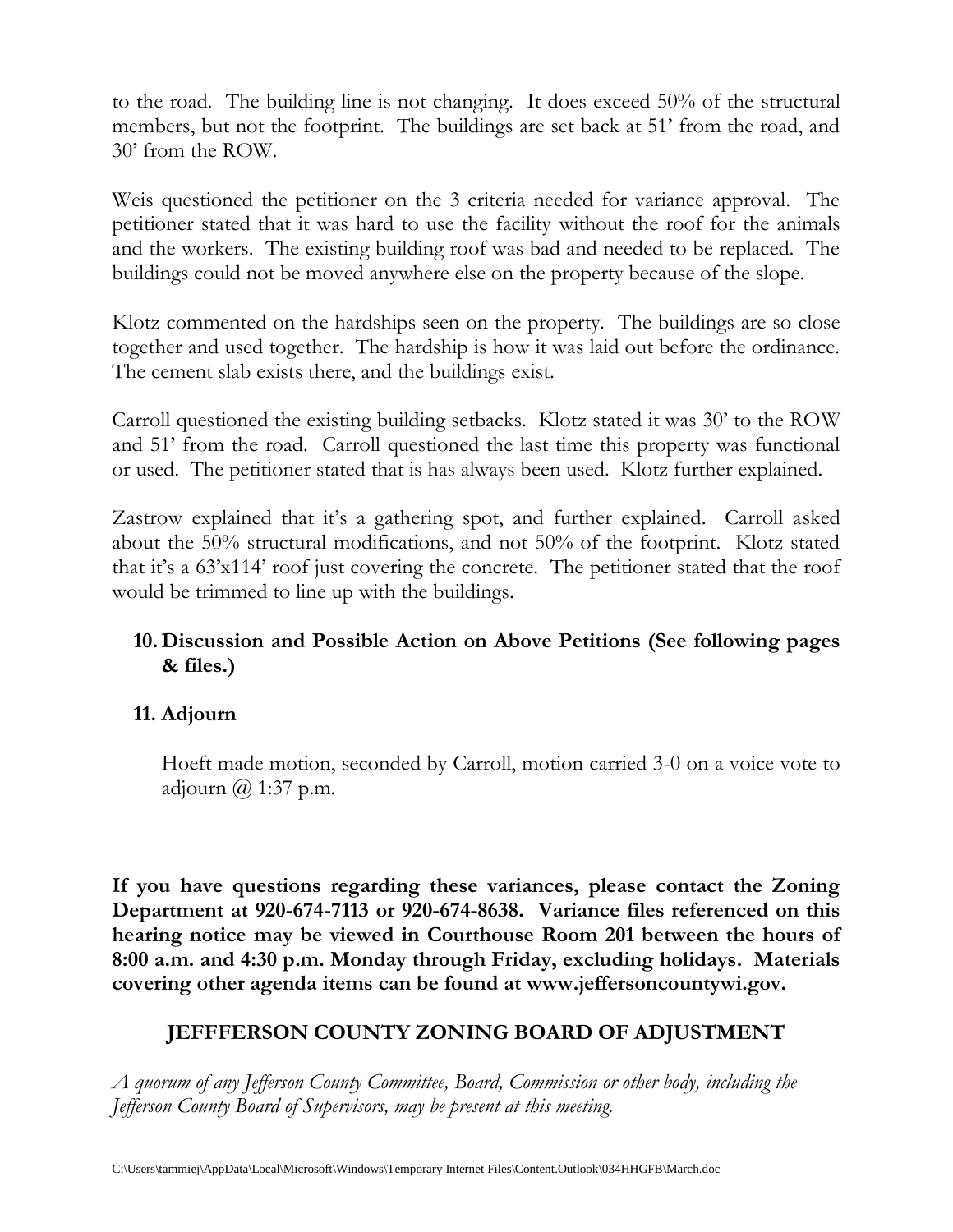Individuals requiring special accommodations for attendance at the meeting should contact the County Administrator at 920-674-7101 at least 24 hours prior to the meeting so appropriate arrangements can be made.

*A digital recording of the meeting will be available in the Zoning Department upon request.*

Additional information on Zoning can be found at [www.jeffersoncountywi.gov](http://www.jeffersoncountywi.gov/)

 $\overline{\phantom{a}}$  , and the contract of the contract of the contract of the contract of the contract of the contract of the contract of the contract of the contract of the contract of the contract of the contract of the contrac

Secretary Date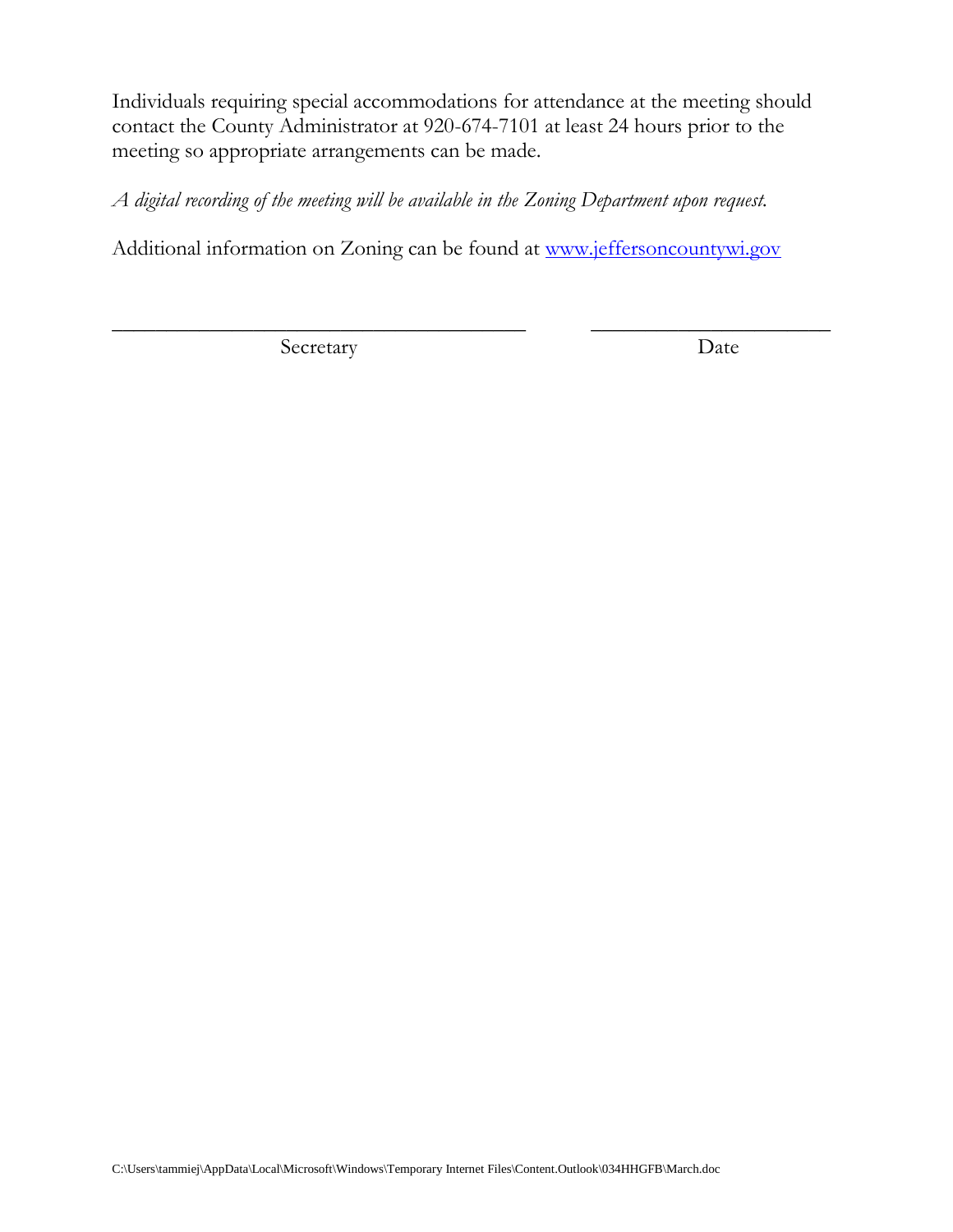## **DECISION OF THE ZONING BOARD OF ADJUSTMENT JEFFERSON COUNTY, WISCONSIN**

#### **FINDINGS OF FACT**

| PETITION NO.:                                                                       | 2016 V1582         |
|-------------------------------------------------------------------------------------|--------------------|
| <b>HEARING DATE:</b>                                                                | $3-10-2016$        |
|                                                                                     |                    |
| <b>APPLICANT:</b>                                                                   | <b>John A Kane</b> |
| <b>PROPERTY OWNER:</b>                                                              | <b>SAME</b>        |
|                                                                                     |                    |
| PARCEL (PIN #): 006-0716-0931-001                                                   |                    |
| TOWNSHIP:                                                                           | Concord            |
|                                                                                     |                    |
| <b>INTENT OF PETITIONER:</b> To exceed structural repairs and alterations of 50% of |                    |
| the structural members of an existing ag structure for an existing use.             |                    |
|                                                                                     |                    |

**THE APPLICANT REQUESTS A VARIANCE FROM SECTION 11.09(a)2 & 11.09(c) OF THE JEFFERSON COUNTY ZONING ORDINANCE.**

**THE FEATURES OF THE PROPOSED CONSTRUCTION AND PROPERTY WHICH RELATE TO THE GRANT OR DENIAL OF THE VARIANCE APPLICATION ARE: The property is zoned A-1, Agricultural. This is a legal, non-conforming use per the town. The structure is non-conforming in that it currently exists at 51 feet from the road. The petitioner is proposing to replace and/or expand over 50% of**

**the structural members. It may also expand the structure over 50% of the existing footprint. There is town approval in the file.**

**FACTS OR OBSERVATIONS BASED ON SITE INSPECTIONS: Site inspections conducted. Observed property layout & location.**

**FACTS PRESENTED AT PUBLIC HEARING: See tape, minutes & file.**